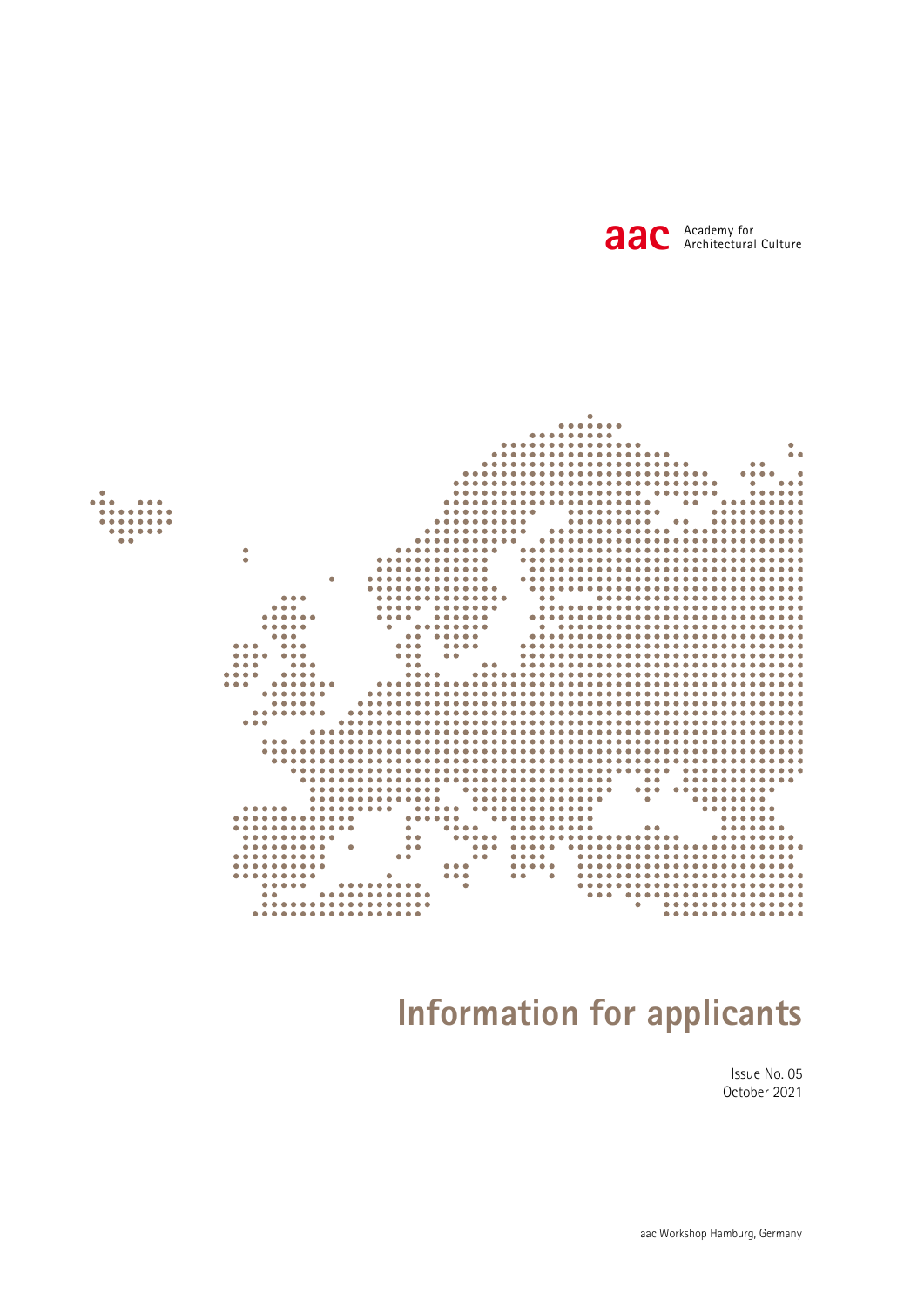## **Bewerbung**

Die Teilnahme an einem aac-Workshop basiert auf einem Bewerbungsverfahren. Nachfolgend finden Sie die Informationen zur Bewerbung für den kommenden aac-Workshop. Eine Bewerbung für zukünftige aac-Workshops ist ebenfalls möglich. Siehe hierzu Abschnitt "Bewerbungsschluss".

## **Wer kann sich bewerben?**

Junge Architekt\*innen und Absolvent\*innen der Fachrichtung Architektur sowie Studierende kurz vor Vollendung ihres Architekturstudiums sind eingeladen, sich für einen Platz zu bewerben.

## **Voraussetzungen zur Bewerbung**

Für Bewerbende gelten folgende nachzuweisende Voraussetzungen (siehe hierzu auch den Abschnitt "Was ist einzureichen?"):

- 1. Nachweis der Staatsangehörigkeit (Reisepass, Personalausweis oder ein anderes ofizielles Dokument)
- 2. Zu Beginn des Workshops sollte das Bachelor-Studium der Architektur begonnen sein bzw. sollte der Abschluss im Architekturstudium (Diplom, Master oder gleichwertig) nicht länger als ein Jahr zurückliegen
- 3. Exzellente Entwurfsfähigkeiten im Bereich Architektur und Städtebau
- 4. Umfassende CAD-Softwarekenntnisse  $(2D+3D)$
- 5. Sichere Programmkenntnisse unter anderem in MicrosoftOffice, Photoshop, InDesign
- 6. Englischkenntnisse fließend in Wort und Schrift

Die Bewerbung ist nur unter den oben genannten Voraussetzungen möglich. Die Bewerbung muss durch die in der Bewerbung genannte Person erfolgen. Eine Bewerbung für andere oder im

# **Application**

The participation in an aac workshop is based on an application procedure. Below you will find information on how to apply for the upcoming aac-Workshop.

An application for future aac workshops is already possible. For more information see also paragraph "Closing date for application".

# **Who can apply?**

Young architects and graduate architects as well as students about to complete their architectural studies are invited to apply for participation.

## **Requirements for application**

To apply the following requirements have to be fulfilled and given proof of (for further information see paragraph "What has to be handed in?"):

- 1. Proof of citizenship (Passport, ID Card or other oficial document)
- 2. At the beginning of the workshop the bachelor in architecture should be under way or rather the application falls within a year after university graduation in architecture (diploma, master or equivalent)
- 3. Excellent design skills in architecture and urban design
- 4. Comprehensive CAD software skills (2D+3D)
- 5. Firm computer skills including Microsoft Office, Photoshop, InDesign
- 6. English, fluent in speaking and writing

An application will be only possible if the abovementioned requirements are fulfilled. The application has to be carried out by the person stated as applicant. To apply for other people or in the name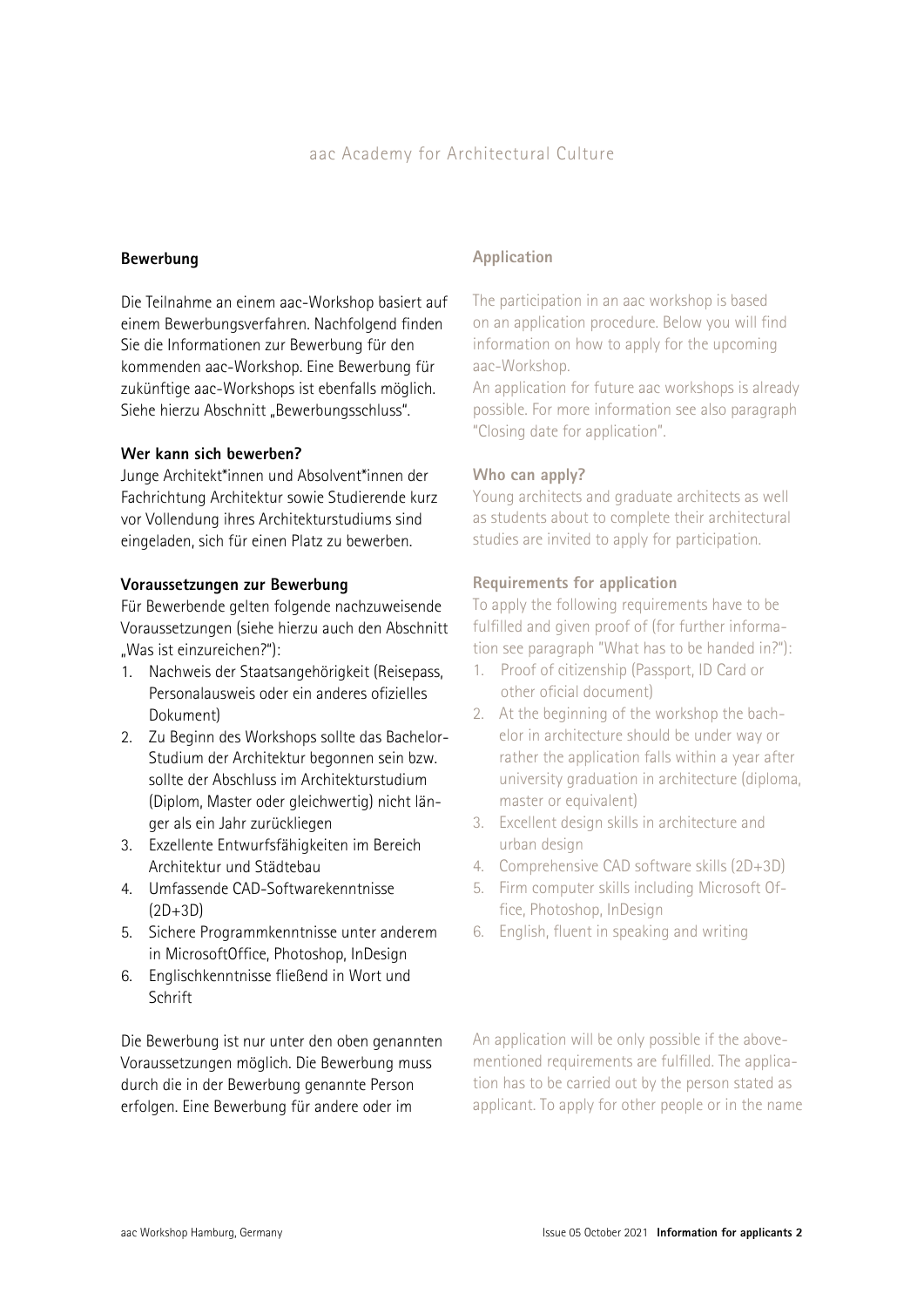Namen anderer ist ausgeschlossen. Die Bewerbung ist nur durch das in diesem Kapitel beschriebene Bewerbungsverfahren möglich.

# **Was ist einzureichen?**

Folgende Unterlagen sind zur Bewerbung schriftlich einzureichen:

# **A4-Format:**

- 1. Anschreiben mit Beweggründen für die Bewerbung für den aac-Workshop (maximal 1 Seite A4)
- 2. Aussagekräftiger Lebenslauf mit Bild sowie Darlegung des Studienverlaufes und gegebenenfalls der Praxiserfahrung (inkl. aktueller Kontaktdaten mit Adresse, Mobilnummer, E-Mail)
- 3. Nachweis erbrachter Qualifikationen und Abschlusszeugnisse (für Bewerber kurz vor einem Abschluss Bestätigung des Studienstandes sowie etwaige frühere Abschlusszeugnisse), Empfehlungsschreiben, falls vorhanden

# **Optional:**

4. Vollständig ausgefüllter Stipendienantrag zur Bewilligung der Übernahme der Teilnahmegebühren durch die gmp-Stiftung (Formularvordruck "Stipendien und Studiengebühren").

# **PDF Format:**

- 5. Portfolio von mindestens vier aktuellen, eigenen Projekten als Arbeitsproben aus Studium oder eigener Praxis. Gruppenarbeiten können nur als Arbeitsprobe anerkannt werden, wenn der Beitrag des Bewerbers zur Gruppenarbeit erkennbar dokumentiert ist.
- 6. Vier Handzeichnungen (Skizzen und/oder Freihandzeichnungen)

Die Unterlagen sind im PDF-Format mit englischer Dateibenennung einzureichen.

of other people is not possible. Applications are only possible through the application process stated in this chapter.

# **What has to be handed in?**

To apply the following written documents have to be handed in:

# **A4 format:**

- 1. Cover letter describing your motivation to apply for a place at the aac workshop (max 1 page A4)
- 2. Comprehensive CV incl. photograph, chronology of studies and professional experience (where appropriate) and current contact details (incl. address, mobile number, email)
- 3. Copy of qualifications and diploma/master certificate (applicants about to graduate: written confirmation from the university stating current level of studies, former qualification reports if appropriate). Reference letters if at hand

# **Optional:**

4. Completed scholarship form for full cover of the participation fees by the gmp Foundation (for a blank copy of the required application form see "Scholarship and tuition fees").

# **PDF format:**

- 5. Portfolio of a minimum of four own current projects as samples of own work from university or own professional experience. Group work can only be accepted as sample of own work if contribution of applicant is clearly identified.
- 6. Four hand drawings (sketches and/or freehand drawings)

All documents have to be titled in English and saved in PDF format.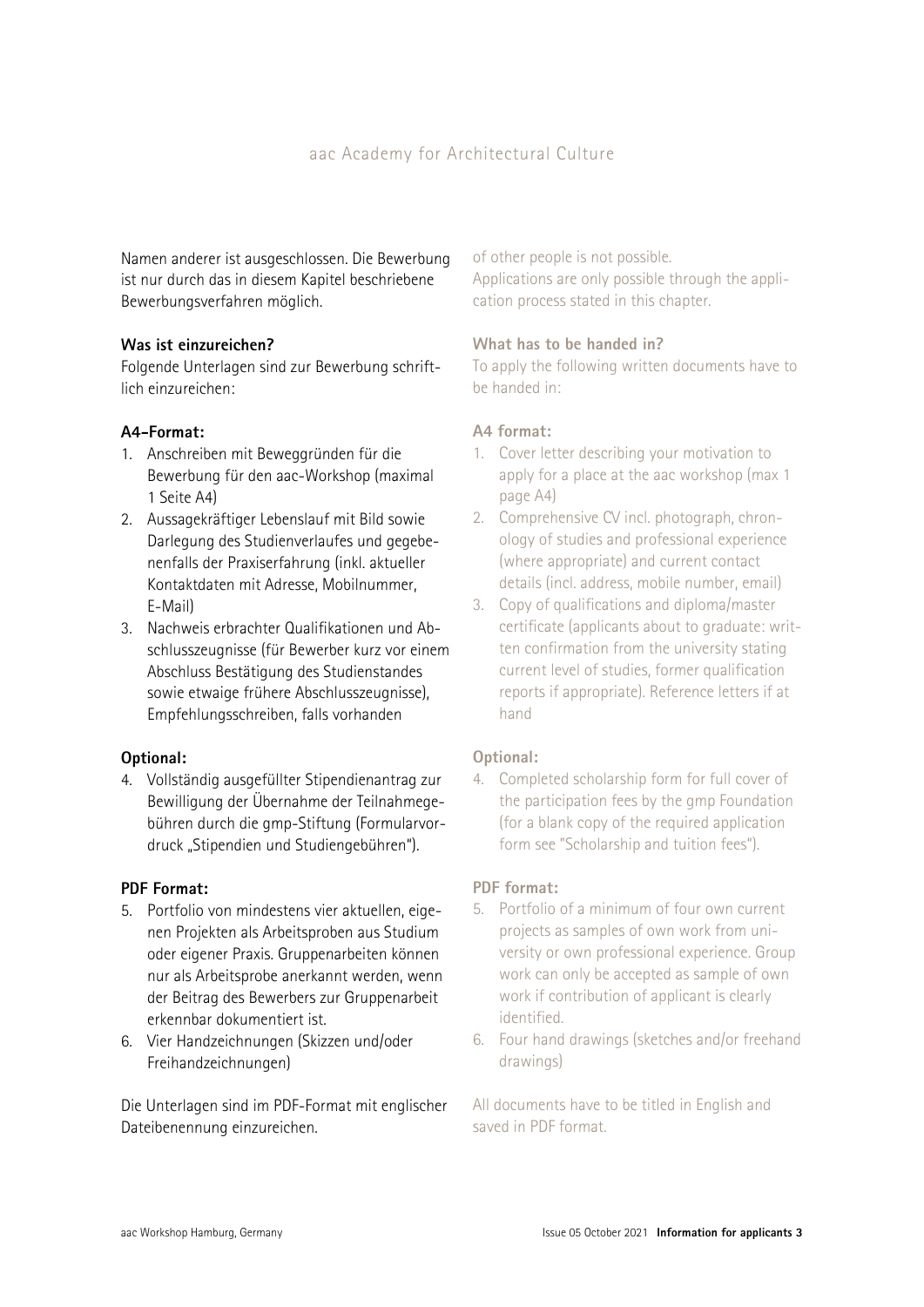# **Wie können die Bewerbungsunterlagen eingereicht werden?**

Die Bewerbungsunterlagen sind als E-Mail mit Anhängen bis zu 10 MB an die folgende Adresse zu senden:

## apply@aac-hamburg.de

Die Bewerbung ist in Englisch oder in Deutsch einzureichen. Für Unterlagen wie zum Beispiel Zeugnisse, die in anderen Sprachen ausgestellt sind, ist eine schriftliche Übersetzung beizulegen. Dabei ist zu beachten, dass eine einfache Zuordnung der Dokumente und ihrer Übersetzung gewährleistet ist. aac behält sich vor eine Beglaubigung der Übersetzung nachzufordern.

## **Wer bekommt einen Platz?**

Die aac-Jury wählt aus den vollständig und rechtzeitig eingegangenen Bewerbungen die Teilnehmenden sowie eine Zahl möglicher Nachrückenden aus, die ggf. nachfolgend zu einem englischsprachigen Bewerbungsgespräch eingeladen werden. Erfolgreiche Bewerber\*innen erhalten von der aac Informationen über die Entscheidung der Auswahljury an die in ihrer Bewerbung angegebene E-Mail-Adresse.

Aufgrund des möglichen Nachrückverfahrens können zunächst nicht erfolgreiche Bewerbungen zu einem späteren Zeitpunkt gegebenenfalls noch berücksichtigt werden. Kandidat\*innen, die sich für das Nachrückverfahren qualifizieren, werden von der aac ebenfalls per E-Mail benachrichtigt.

Alle Bewerber\*innen werden über die relevanten Termine von der aac per E-Mail auf dem Laufenden gehalten.

#### **How to hand in the application?**

Please send your application as email with attachments up to a max of 10 MB to the following address:

## apply@aac-hamburg.de

The application is to be submitted in English or German. Documents e.g. certificates that have been issued in other languages are to be submitted accompanied by an English or German translation. An easy allocation of the original document and its translation has to be ensured. aac may request verification of the translation at a later date.

## **Who is granted a place?**

Participants are selected by the aac jury out of those candidates that submitted a complete application in time. A number of candidates is shortlisted for a possible callback process. Selected candidates might be called by the aac for an interview, conducted in English. Successful candidates are informed by the aac about the decision of the jury by email, using the email address stated in the submitted application.

Because of the possible callback process, candidates at first not included in the group of participants might be offered a place to take part later on. Candidates who qualify for the callback process will be kept informed by aac by email.

All applicants are kept up-to-date on dates relevant for them by email from the aac.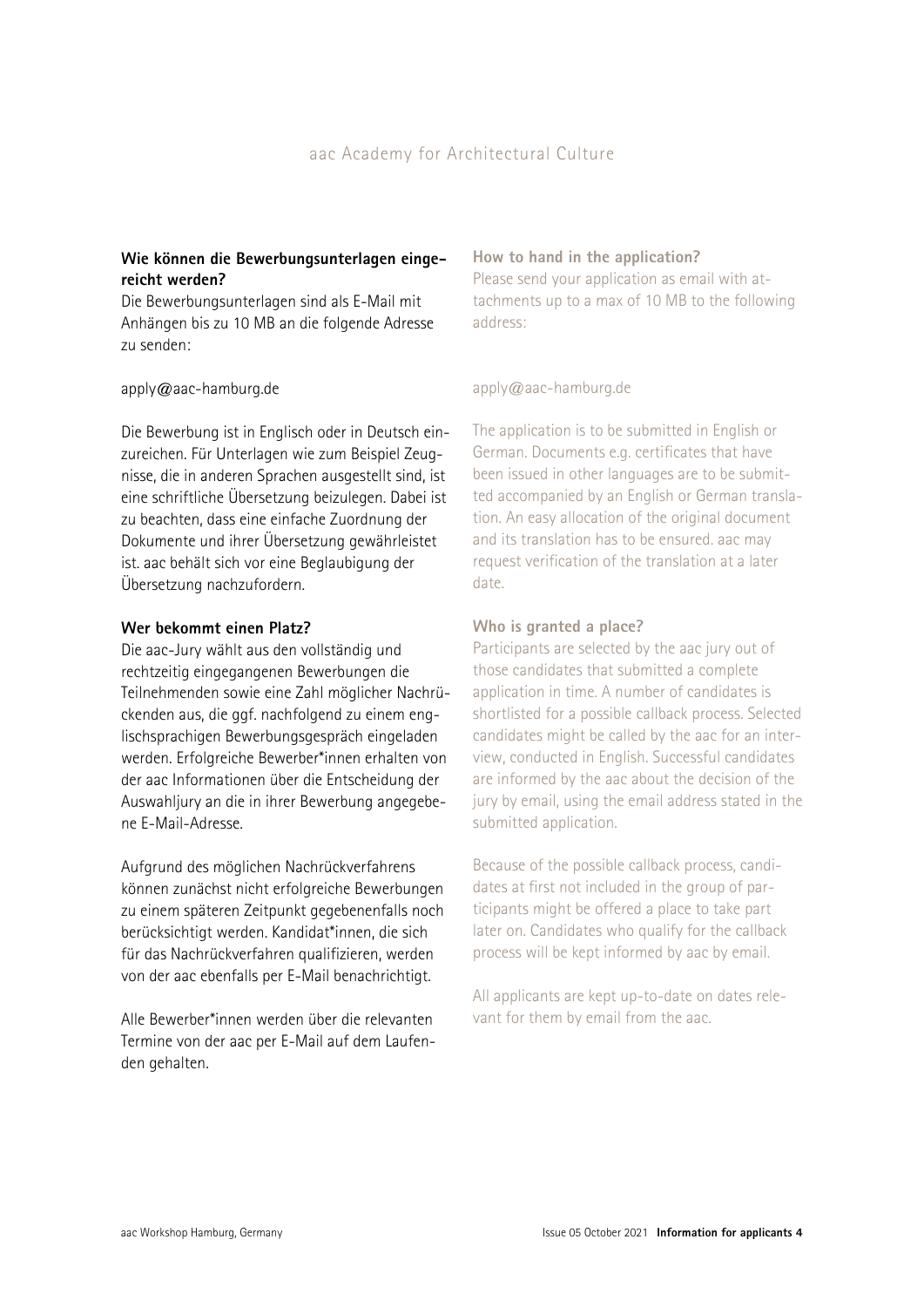# **Wo bzw. wie findet das englischsprachige Bewerbungsgespräch statt?**

Kandidat\*innen, die von der aac zusätzlich zu einem Bewerbungsgespräch eingeladen werden, erhalten rechtzeitig Informationen über Medium, Ort und Zeitpunkt des Gespräches an die in ihrer Bewerbung angegebene E-Mail-Adresse.

## **Wann ist Bewerbungsschluss?**

Der Bewerbungsschluss wird für jeden Workshop festgelegt und auf der Homepage der aac bekanntgegeben. Bewerbungen, die später eintreffen, können nicht berücksichtigt werden. Rückfragen zum Verfahren können auch an die Adresse des Bewerbungsverfahrens gerichtet werden:

apply@aac-hamburg.de

Bei gleichwertiger Qualifikation werden frühzeitig eingegangene Bewerbungen bevorzugt.

Es können bereits jetzt Bewerbungen für zukünftige aac-Workshops eingereicht werden. Die aac behält sich vor, Bewerber\*innen bei Qualifikation bereits vor Ablauf der Bewerbungsfrist einen Teilnehmerplatz für zukünftige aac-Workshops fest zuzusagen.

## **Wohin schicke ich meine Bewerbung?**

Die Bewerbungsadresse lautet:

apply@aac-hamburg.de

## **Where and how will the interview take place?**

Candidates called for interview, conducted in English, will be kept up-to-date on medium, location and time of the interview by email, using the email address stated in the submitted application.

## **When is the closing date for applications?**

The application deadline is set for each workshop and announced on the aac homepage. Applications that arrive later cannot be considered. Questions about the procedure can also be sent to the address of the application procedure:

apply@aac-hamburg.de

In case of equal qualifications, early submitted applications come first.

It is also possible to submit application documents for future aac workshops at any time. aac reserves the right to confirm qualified candidates the participation for future aac workshops well in advance of application deadlines.

## **Where to submit my application to?**

Your application should be sent to the following address:

apply@aac-hamburg.de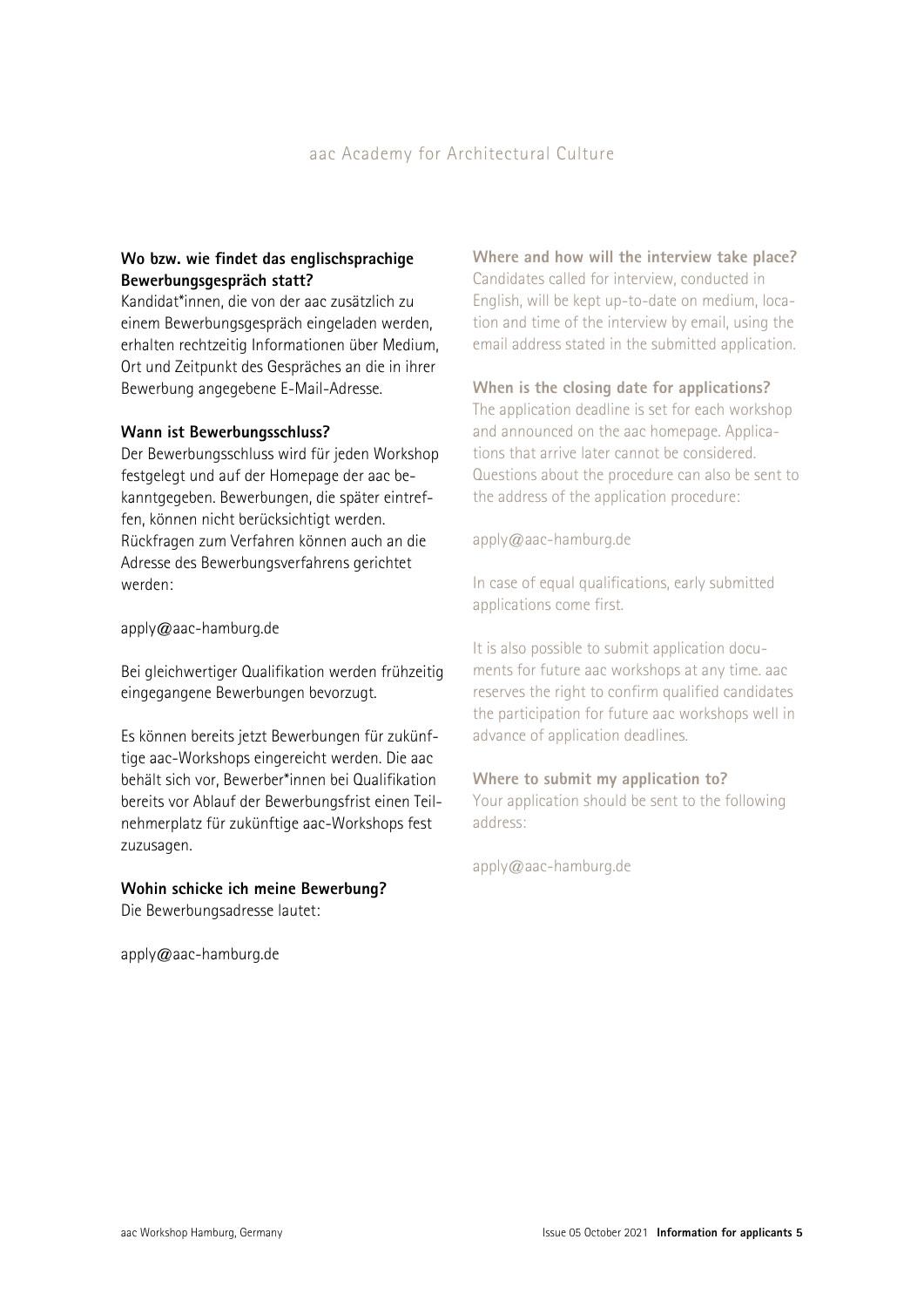## **Kosten**

aac unterstützt die Teilnehmenden auch in Bezug auf die Kosten der Teilnahme am Workshop.

Für alle Teilnehmenden steht ein Stipendium bereit, das die Studiengebühren für den Kurs inkl. aller notwendigen Arbeitsmaterialien deckt.

Eine kostenlose Unterkunft in Hamburg für die Dauer des Workshops wird ebenfalls angeboten.

Die Studios der aac sind mit einer Gemeinschaftsküche ausgestattet, in der sich die Teilnehmenden ihre täglichen Mahlzeiten zubereiten können.

## **Stipendien und Studiengebühren**

Alle Bewerber\*innen erhalten die Möglichkeit, sich für die Übernahme der Teilnahmegebühren bei der gmp-Stiftung zu bewerben. Die gmp-Stiftung, deren Anliegen es ist, junge begabte Architekt\*innen und Architekturstudierende zu fördern, unterstützt die Teilnahme am aac-Workshop mit einem weitreichenden Stipendienprogramm. Bei Bewilligung der Übernahme der Teilnahmegebühren durch die gmp-Stiftung werden die Workshopgebühren einschliesslich der Exkursion (gegenwärtig EUR 4.200,-) übernommen. Voraussetzung der Übernahme der Workshopgebühren durch die gmp-Stiftung ist die erfolgreiche Teilnahme am Workshop. Die Gebühren decken die Teilnahme und die damit verbundene Betreuung, die Benutzung eines eigenen CAD-Studioplatzes sowie alle notwendigen Arbeitsmaterialien für den Zeitraum des Workshops ab.

Bei unzureichend begründetem Nichtantritt oder vorzeitigem Abbruch der Teilnahme sind jeweilige Teilnehmende zur Rückzahlung des Stipendiumgegenwertes verpflichtet.

## **Costs**

aac also supports participants regarding the costs of attending the workshop.

A scholarship is available for all candidates to cover the tuition fees for the course incl. all necessary working materials.

Free accommodation in Hamburg for the duration of the workshop is also on offer.

The studios of the aac are equipped with a communal kitchen where participants can prepare their daily meals.

## **Scholarships and tuition fees**

All applicants receive the opportunity to apply with the gmp Foundation for full cover of the aac workshop fees. The gmp Foundation has the intent to support young talented architects and architectural students and thus is engaged at this aac workshop with a substantial scholarship programme. In case of approval of cover of tuition fees, tuition fees including the excursion are covered in their entirety (currently EUR 4,200.-). Condition for the cover of tuition fees by the gmp Foundation is the successful completion of the workshop. The tuition fees cover the participation, the corresponding support, the use of an individual CAD studio space as well as all necessary workshop material for the duration of the workshop.

In the event of inadequately founded failure to attend the workshop or premature departure, the participant is liable to pay back the full amount of the scholarship.

To cover travel expenses (excursion and related expenses are covered as part of the tuition fees)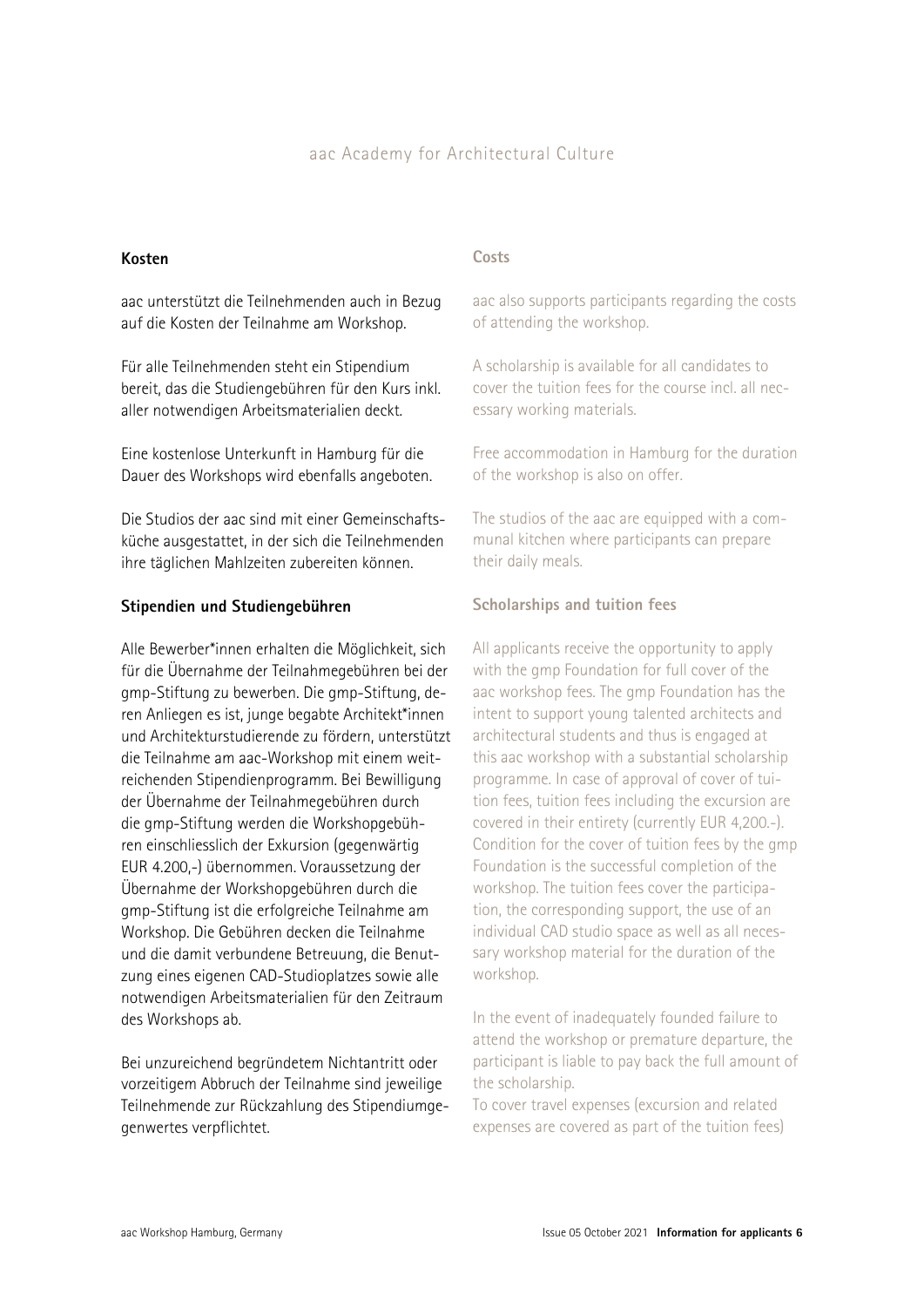Im Rahmen der Workshopteilnahme ist die Übernahme von Reisekosten im Stipendienprogramm der gmp-Stiftung (Reisekosten Exkursion sind mit den Kursgebühren abgedeckt) für diesen Workshop nicht vorgesehen. Auch ist die Übernahme anderer Kosten nicht Teil des Stipendiums. Die aac unterstützt Kandidat\*innen, falls erforderlich, bei Visumsanträgen.

## **Option zur Unterkunft**

Um größtmöglichen Nutzen aus der Teilnahme am Workshop und den Begleitveranstaltungen zu ziehen, empfiehlt die aac den Teilnehmenden eine Unterkunft in erreichbarer Nähe der Akademie. Die Akademie verfügt über keine eigenen Unterkünfte.

Es gibt jedoch die Möglichkeit, sich für eine der kostenlosen Unterkünfte, die durch die aac zur Verfügung gestellt werden, zu bewerben. Bei Interesse ist dies auf dem Stipendienantrag zu vermerken (part scholarship 1).

Nähere Informationen zur Unterkunft werden den Stipendiatsempfänger\*innen zu einem späteren Zeitpunkt gesondert bekannt gegeben.

# **Wie bewerbe ich mich für das Stipendium der gmp-Stiftung?**

Bitte nutzen Sie das nachfolgende Formular zur Bewerbung für das Stipendium der gmp-Stiftung. Das vollständig ausgefüllte Formular ist zusammen mit Ihren Bewerbungsunterlagen einzureichen.

for the time of the workshop is not intended to be part of the scholarship programme of the gmp Foundation for this workshop. The scholarship does not offer any other expenses. If necessary, aac assists candidates with their visa applications.

#### **Option for accommodation**

In order to take maximum advantage of the workshop experience and its associated events aac recommends participants to seek accommodation in manageable distance to the academy. Currently the academy does not offer its own accommodation.

There is, however, the possibility of applying for one of the free accommodations provided by the aac. If you are interested, this should be noted on the scholarship application (part scholarship 1). Additional details regarding accommodation covered by the acc will be sent out separately to the respective candidates.

# **How can I apply for the scholarship of the gmp Foundation?**

Please use the provided form for application for the scholarship of the gmp Foundation. A copy of the completed form is to be submitted together with your written application.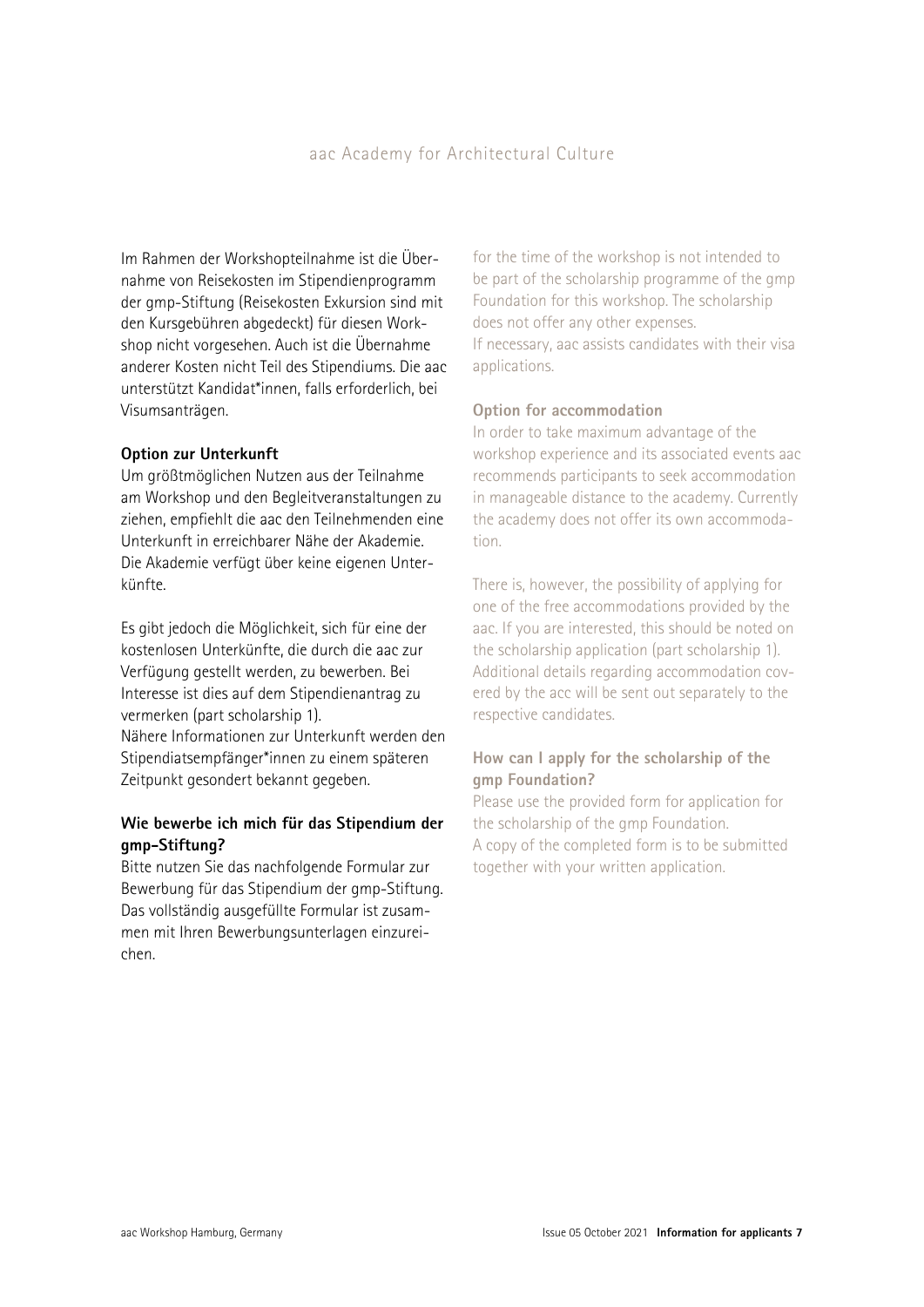Attachment 1: Application form for students-, lecturer- and research-scholarships

**To the Board of Directors of the gmp-Foundation gmp-Foundation Elbchaussee 139 22763 Hamburg**  Germany

| Surname:     |  |
|--------------|--|
|              |  |
| Gender:      |  |
|              |  |
| Nationality: |  |
| Address:     |  |
| Telephone:   |  |
| Fax:         |  |
| Email:       |  |
| Profession:  |  |
|              |  |
|              |  |
| Semester:    |  |

I apply for a **study-scholarship** in accordance with § 3 of the sponsorship regulations of the gmp-Foundation. *(please tick)* 

 $\Box$  part scholarship 1

(tuition fees and accommodation expenses)

 $\Box$  part scholarship 2 (tuition fees only)